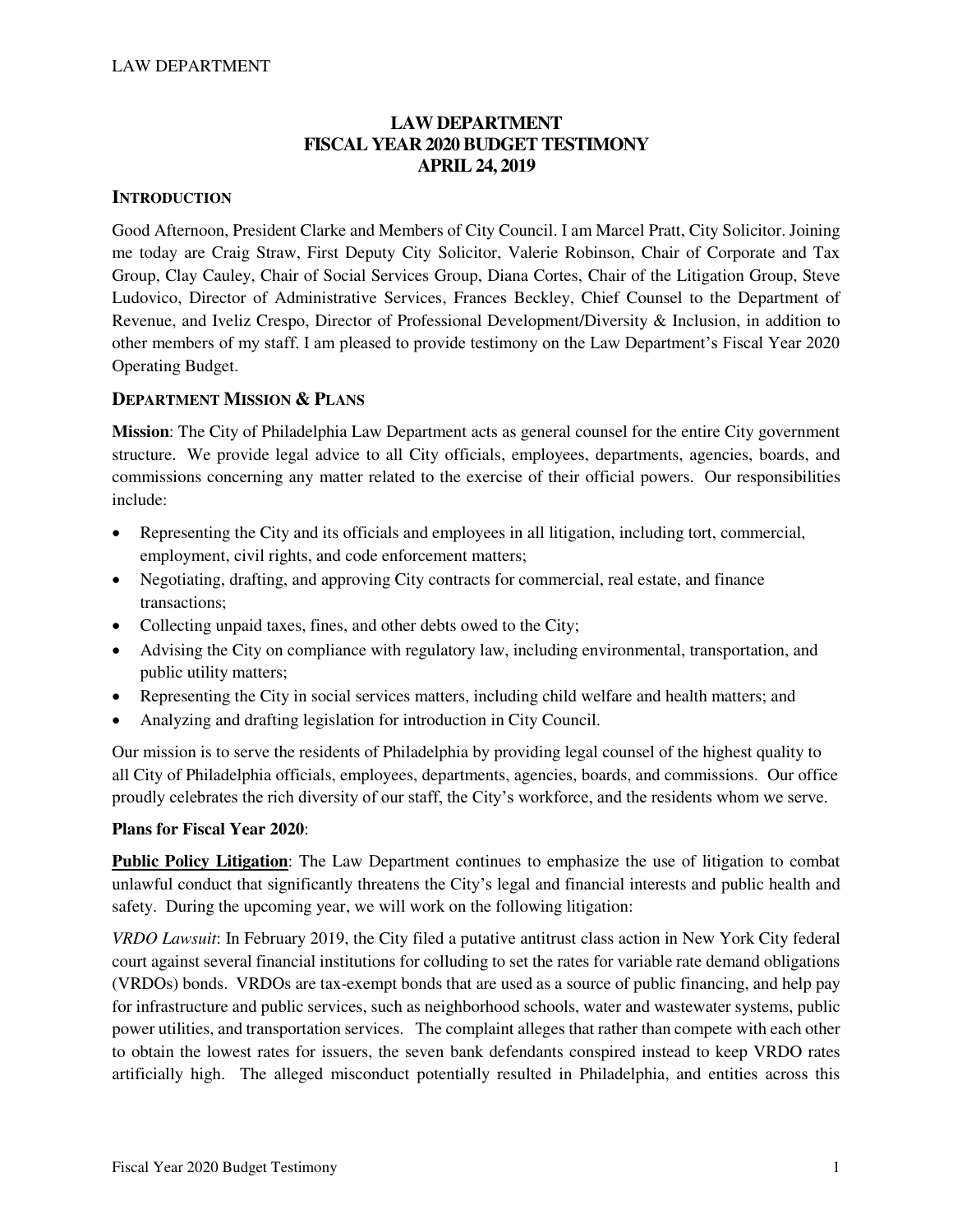country, paying above-market interest rates for years, which resulted in decreased amounts of funding being available for critical public projects and services.

*Discrimination in Home Lending*: In May 2017, the City filed its lawsuit against Wells Fargo for violating the Fair Housing Act by engaging in discriminatory mortgage lending-practices against African-American and Latino residents of Philadelphia. Wells Fargo's alleged practices constitute "reverse redlining," which involves targeting minorities and minority communities with exploitative loan products that have higher costs and worse terms than those offered to similarly situated white borrowers. On January 16, 2018, the Court denied Wells Fargo's motion to dismiss. The case is moving forward. In an attempt to resolve the matter, the City and Wells Fargo have agreed to mediation in early 2019.

*Opioid Litigation*: In January 2018, the City of Philadelphia filed a lawsuit against several manufacturers of prescription opioids for causing and fueling the opioid epidemic through decades of deceptive marketing that convinced doctors and medical professionals that opioids were safe and effective for long-term daily treatment of chronic pain and that risks for addiction after long-term use were minimal. The lawsuits seek to, among other things, end the ongoing deceptive marketing practices and recover money from the manufacturers to pay for the treatment of City residents suffering from opioid addiction, injuries to the City, and other consequences of the defendants' unlawful conduct.

*Census Litigation*: In April 2018, the City, via the Law Department, joined a coalition of eighteen states (including Pennsylvania) and five other cities in filing a lawsuit in the US District Court for the Southern District of New York seeking to block the proposed addition of a citizenship question to the 2020 census. The suit alleges that the addition of a citizenship question will substantially depress participation in the census due to fears of possible deportation, resulting in severe underfunding of government services and resources for any area, such as the City, in which undocumented immigrants may reside, including funds allocated for infrastructure, Medicaid, and other services, as well as undercounting for redistricting for Congressional and state legislative districts.

In addition to this litigation, the Law Department expects to utilize the False Claims Ordinance, § 19-3600, to recover damages and penalties from persons who violate the ordinance and cause the City financial harm.

**Risk Mitigation**: The Law Department will continue exploring the use of risk-reduction strategies through increased counseling of clients and employing after-action reviews of high-exposure matters.

**Diversity & Inclusion**: The Law Department remains committed to diversity through our hiring process by both ensuring that diverse candidates are part of the pool of potential candidates and ensuring that hiring panels are diverse. Law's increased diversity reflects our efforts to recruit diverse attorneys from law schools, law firms, and other areas.

After hiring its first-ever Director of Professional Development/Diversity& Inclusion, Law will expand outreach efforts with law schools and minority-based affinity groups to fill vacant positions and continue to provide managerial and developmental training opportunities to existing staff. We will implement coordinated training programs for each of the Law Department's Practice Groups and department-wide training on diversity and inclusion topics.

The Law Department will also continue to work to increase contracting with M/W/DSBE firms and will continue its practice of encouraging firms who do not qualify as M/W/DSBE to assign minority partners and associates to City contracts through its outside counsel policy.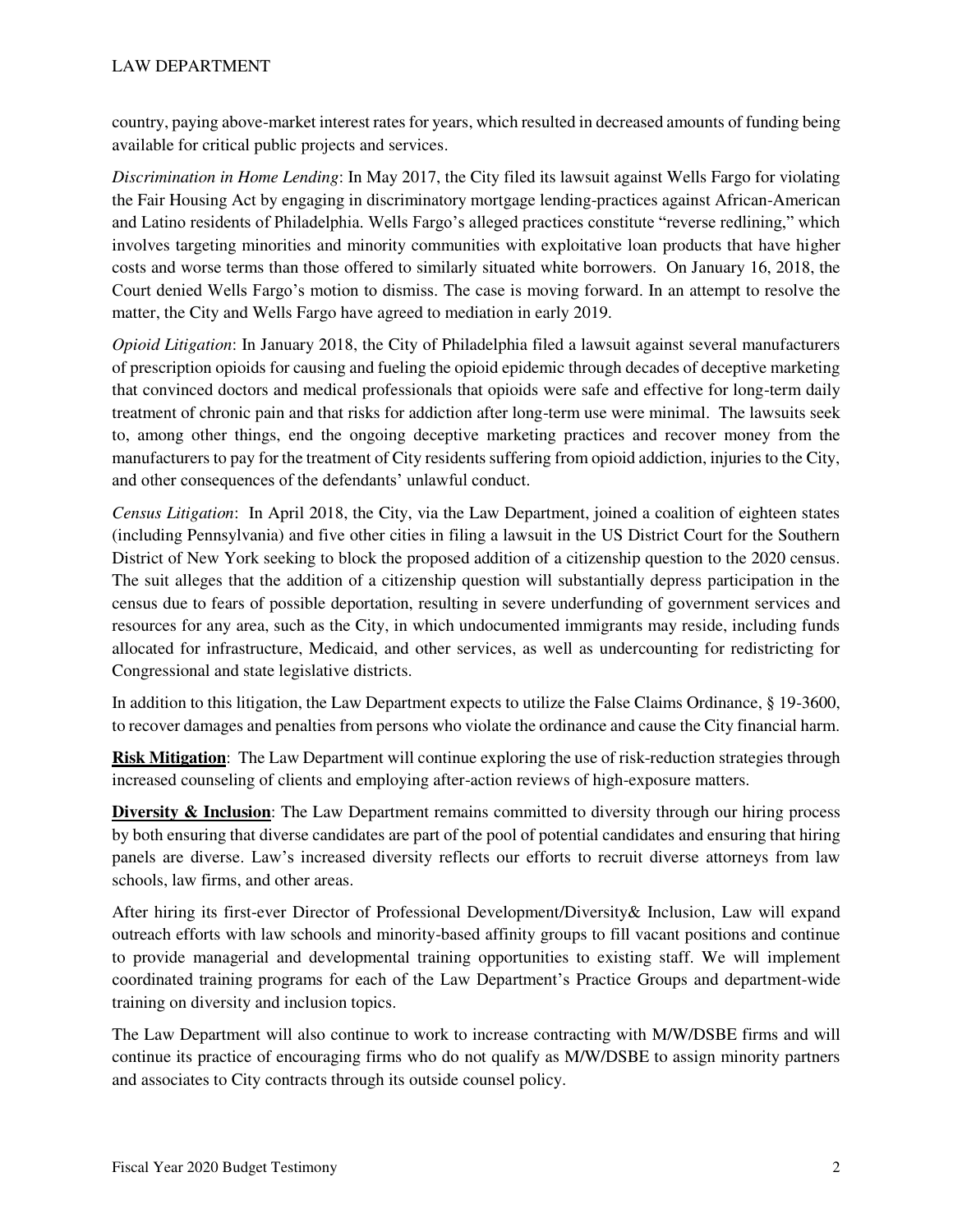| <b>Staff Demographics Summary (as of November 2018): All Law Staff</b> |           |           |           |                             |  |  |  |
|------------------------------------------------------------------------|-----------|-----------|-----------|-----------------------------|--|--|--|
|                                                                        | Total     | Minority  | White     | Female                      |  |  |  |
| Number of Full-Time Staff                                              | 337       | 147       | 190       | 207                         |  |  |  |
| Number of Exempt Staff                                                 | 302       | 125       | 177       | 179                         |  |  |  |
| Number of Executive Staff<br>(deputy level and above)                  | 7         | 4         | 3         | $\mathcal{D}_{\mathcal{L}}$ |  |  |  |
| Average Salary, Full-Time Staff                                        | \$71,425  | \$62,738  | \$78,146  | \$67,264                    |  |  |  |
| Average Salary, Exempt Staff                                           | \$75,031  | \$66,531  | \$81,034  | \$71,340                    |  |  |  |
| Average Salary, Executive Staff                                        | \$135,243 | \$153,117 | \$111,412 | \$144,200                   |  |  |  |
| Median Salary, Full-Time Staff                                         | \$65,920  | \$63,860  | \$73,550  | \$65,920                    |  |  |  |
| Median Salary, Exempt Staff                                            | \$67,980  | \$65,920  | \$75,190  | \$65,920                    |  |  |  |
| Median Salary, Executive Staff                                         | \$144,200 | \$144,200 | \$90,125  | \$144,200                   |  |  |  |

# **BUDGET SUMMARY & OTHER BUDGET DRIVERS**

| <b>Employment Levels (as of November 2018): All Law Staff</b> |                            |                                              |  |  |  |  |
|---------------------------------------------------------------|----------------------------|----------------------------------------------|--|--|--|--|
|                                                               | Budgeted in<br><b>FY19</b> | Filled as of the<br>Increment Run<br>(11/18) |  |  |  |  |
| Number of Full-Time Positions                                 | 183                        | 337                                          |  |  |  |  |
| Number of Exempt Positions                                    | 140                        | 302                                          |  |  |  |  |
| Number of Executive Positions (deputy)<br>level and above)    |                            |                                              |  |  |  |  |
| Average Salary of All Full-Time Positions                     | \$68,543                   | \$71,425                                     |  |  |  |  |
| Median Salary of All Full-Time Positions                      | \$60,197                   | \$65,920                                     |  |  |  |  |

| <b>Staff Demographics Summary (as of November 2018): All Funds, Law Department</b> |           |           |           |                |  |  |  |
|------------------------------------------------------------------------------------|-----------|-----------|-----------|----------------|--|--|--|
|                                                                                    | Total     | Minority  | White     | Female         |  |  |  |
| Number of Full-Time Staff                                                          | 172       | 77        | 95        | 101            |  |  |  |
| Number of Exempt Staff                                                             | 144       | 58        | 86        | 77             |  |  |  |
| Number of Executive Staff                                                          | 6         | 3         | 3         | $\mathfrak{D}$ |  |  |  |
| (deputy level and above)                                                           |           |           |           |                |  |  |  |
| Average Salary, Full-Time Staff                                                    | \$74,203  | \$61,222  | \$84,726  | \$67,373       |  |  |  |
| Average Salary, Exempt Staff                                                       | \$80,552  | \$67,503  | \$89,352  | \$75,240       |  |  |  |
| Average Salary, Executive Staff                                                    | \$133,750 | \$156,089 | \$111,412 | \$144,200      |  |  |  |
| Median Salary, Full-Time Staff                                                     | \$67,980  | \$53,942  | \$78,280  | \$63,860       |  |  |  |
| Median Salary, Exempt Staff                                                        | \$73,550  | \$64,890  | \$86,005  | \$67,980       |  |  |  |
| Median Salary, Executive Staff                                                     | \$144,200 | \$144,200 | \$90,125  | \$144,200      |  |  |  |

| <b>Employment Levels (as of November 2018): All Funds, Law Department</b> |                            |                                              |  |  |  |  |
|---------------------------------------------------------------------------|----------------------------|----------------------------------------------|--|--|--|--|
|                                                                           | Budgeted in<br><b>FY19</b> | Filled as of the<br>Increment Run<br>(11/18) |  |  |  |  |
| Number of Full-Time Positions                                             | 183                        | 172                                          |  |  |  |  |
| Number of Exempt Positions                                                | 140                        | 144                                          |  |  |  |  |
| Number of Executive Positions (deputy<br>level and above)                 |                            | 6                                            |  |  |  |  |
| Average Salary of All Full-Time Positions                                 | \$68,543                   | \$74,203                                     |  |  |  |  |
| Median Salary of All Full-Time Positions                                  | \$60,197                   | \$67,980                                     |  |  |  |  |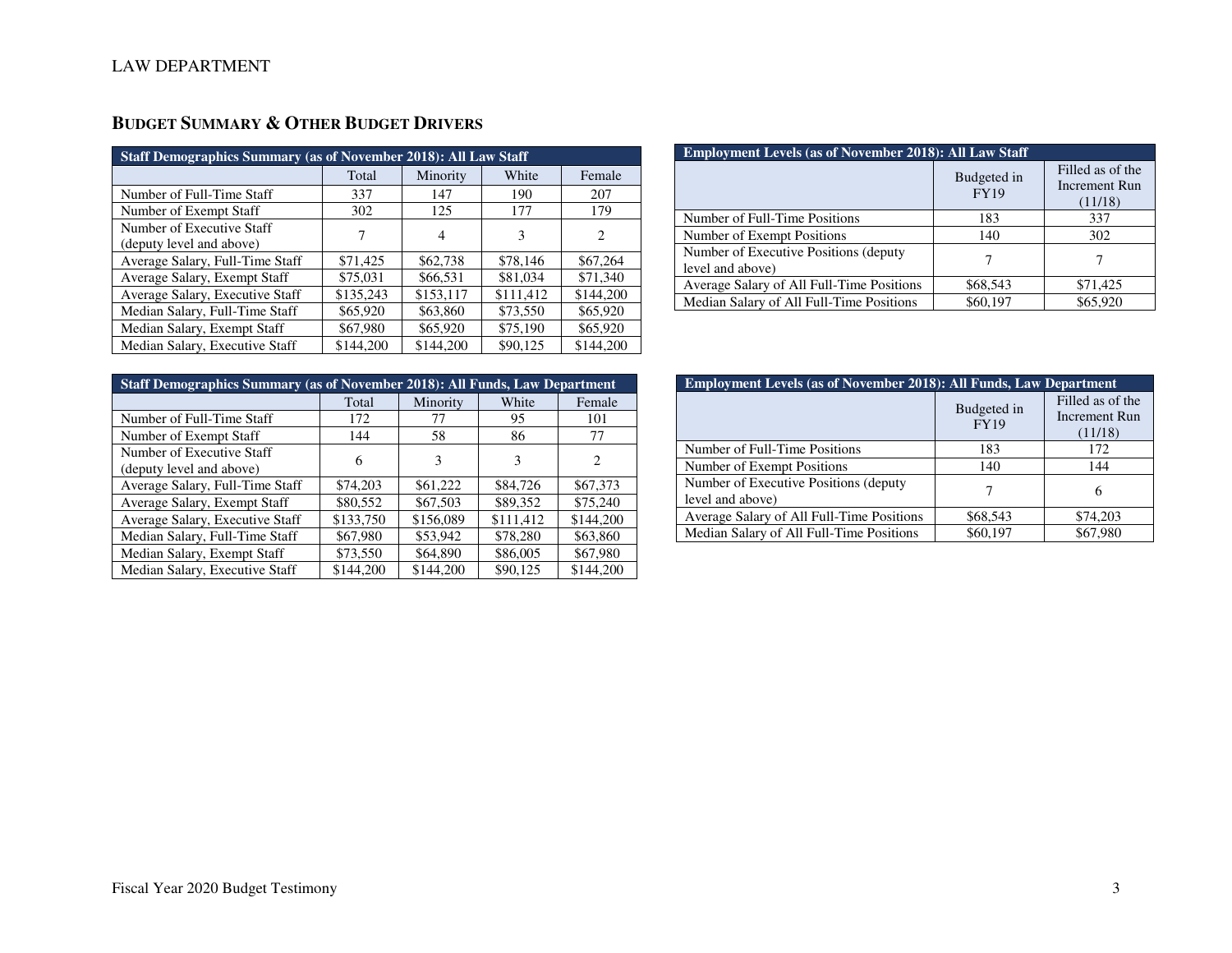| Staff Demographics Summary (as of November 2018): General Fund, Law<br>Department |           |           |           |                  |  |  |  |
|-----------------------------------------------------------------------------------|-----------|-----------|-----------|------------------|--|--|--|
|                                                                                   | Total     | Minority  | White     | Female           |  |  |  |
| Number of Full-Time Staff                                                         | 118       | 56        | 62        | 66               |  |  |  |
| Number of Exempt Staff                                                            | 96        | 40        | 56        | 47               |  |  |  |
| Number of Executive Staff<br>(deputy level and above)                             | 4         |           | 3         | $\left( \right)$ |  |  |  |
| Average Salary, Full-Time Staff                                                   | \$78,002  | \$62,931  | \$88,768  | 63449            |  |  |  |
| Average Salary, Exempt Staff                                                      | \$71,289  | \$57,080  | \$84,122  | \$63,449         |  |  |  |
| Average Salary, Executive Staff                                                   | \$128,526 | \$179,867 | \$111.412 | \$0              |  |  |  |
| Median Salary, Full-Time Staff                                                    | \$65,920  | \$49,243  | \$78,280  | \$61,800         |  |  |  |
| Median Salary, Exempt Staff                                                       | \$72,100  | \$63,860  | \$81,370  | \$65,920         |  |  |  |
| Median Salary, Executive Staff                                                    | \$122,313 | \$179,867 | \$90,125  | \$0              |  |  |  |

| <b>Employment Levels (as of November 2018): General Fund, Law Department</b> |                            |                                              |  |  |  |  |
|------------------------------------------------------------------------------|----------------------------|----------------------------------------------|--|--|--|--|
|                                                                              | Budgeted in<br><b>FY19</b> | Filled as of the<br>Increment Run<br>(11/18) |  |  |  |  |
| Number of Full-Time Positions                                                | 129                        | 118                                          |  |  |  |  |
| Number of Exempt Positions                                                   | 104                        | 96                                           |  |  |  |  |
| Number of Executive Positions (deputy)<br>level and above)                   | 5                          |                                              |  |  |  |  |
| Average Salary of All Full-Time Positions                                    | \$73,010                   | \$78,002                                     |  |  |  |  |
| Median Salary of All Full-Time Positions                                     | \$64,495                   | \$65,920                                     |  |  |  |  |

| <b>General Fund Financial Summary by Class</b>    |                |                    |                |                    |                |                  |  |  |
|---------------------------------------------------|----------------|--------------------|----------------|--------------------|----------------|------------------|--|--|
|                                                   | FY18 Original  | FY18 Actual        | FY19 Original  | FY19 Estimated     | FY20 Proposed  | Difference:      |  |  |
|                                                   | Appropriations | <b>Obligations</b> | Appropriations | <b>Obligations</b> | Appropriations | <b>FY20-FY19</b> |  |  |
| Class 100 - Employee Compensation                 | \$8,484,481    | \$7,978,353        | \$9,163,318    | \$9,394,250        | \$9,427,335    | \$33,085         |  |  |
| Class 200 - Purchase of Services                  | \$7,010,034    | \$6,598,386        | \$6,423,170    | \$6,423,170        | \$6,409,034    | (\$14,136)       |  |  |
| Class $300/400$ - Materials, Supplies & Equipment | \$248,676      | \$223,773          | \$248,676      | \$248,676          | \$248,676      | -\$0             |  |  |
|                                                   | \$15,743,191   | \$14,800,512       | \$15,835,164   | \$16,066,096       | \$16,085,045   | \$18,949         |  |  |

| <b>All Law Fund Financial Summary by Class</b>    |                |              |                |                    |                |                  |  |  |
|---------------------------------------------------|----------------|--------------|----------------|--------------------|----------------|------------------|--|--|
|                                                   | FY18 Original  | FY18 Actual  | FY19 Original  | FY19 Estimated     | FY20 Proposed  | Difference:      |  |  |
|                                                   | Appropriations | Obligations  | Appropriations | <b>Obligations</b> | Appropriations | <b>FY20-FY19</b> |  |  |
| Class 100 - Employee Compensation                 | \$12,750,063   | \$12,029,676 | \$13,428,900   | \$13,766,503       | \$13,799,588   | \$33,085         |  |  |
| Class 200 - Purchase of Services                  | \$7,701,648    | \$7,069,548  | \$7,314,784    | \$7,114,784        | \$7,100,648    | $-$14,136$       |  |  |
| Class $300/400$ - Materials, Supplies & Equipment | \$291,686      | \$249.526    | \$291.686      | \$291,686          | \$291,686      | \$0              |  |  |
|                                                   | \$20,743,397   | \$19,348,750 | \$21,035,370   | \$21,172,973       | \$21,191,922   | \$18,949         |  |  |

| <b>Contracts Summary (Professional Services only)</b> |             |             |             |              |             |                       |  |  |
|-------------------------------------------------------|-------------|-------------|-------------|--------------|-------------|-----------------------|--|--|
|                                                       | <b>FY14</b> | <b>FY15</b> | <b>FY16</b> | <b>FY17</b>  | <b>FY18</b> | FY19 YTD<br>(Q1 & Q2) |  |  |
| Total amount of contracts                             | \$4,829,328 | \$4,089,567 | \$4,932,700 | \$14,284,161 | \$7,054,643 | \$3,443,178           |  |  |
| Total amount to M/W/DSBE                              | \$1,970,130 | \$2,014,838 | \$1,498,029 | \$4,606,295  | \$2,981,357 | \$1,549,864           |  |  |
| <b>Participation Rate</b>                             | $41\%$      | 49%         | 30%         | 32%          | 42%         | 45%                   |  |  |

| Total M/W/DSBE Contract Participation Goal (Public Works; Services, Supplies $\&$<br><b>Equipment; and Professional Services combined)</b> |             |      |             |  |  |  |  |
|--------------------------------------------------------------------------------------------------------------------------------------------|-------------|------|-------------|--|--|--|--|
|                                                                                                                                            | <b>FY18</b> | FY19 | <b>FY20</b> |  |  |  |  |
| M/W/DSBE Contract Participation Goal                                                                                                       | 35%         | 37%  | 37%         |  |  |  |  |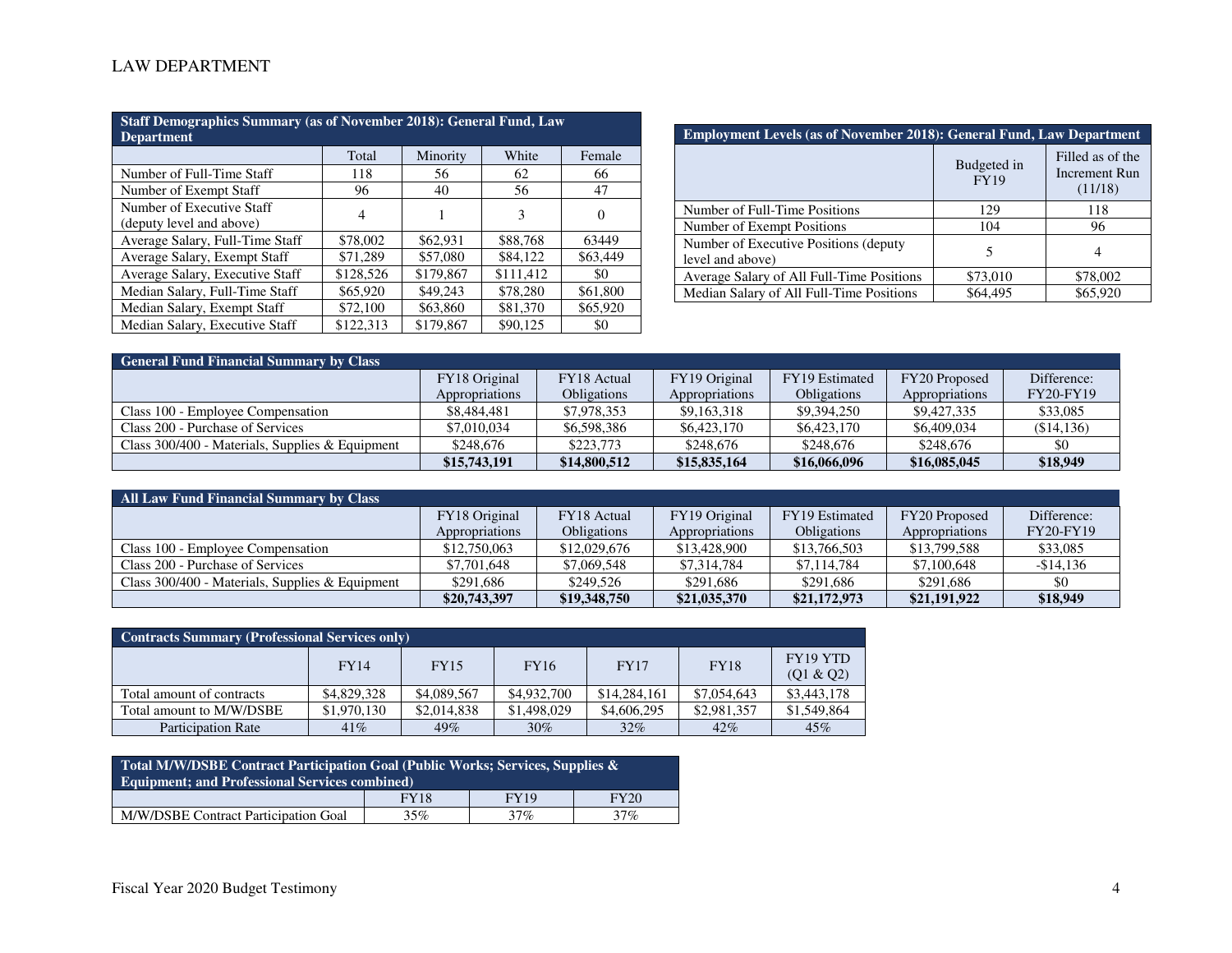## **PROPOSED BUDGET OVERVIEW**

## **Proposed Funding Request**:

The proposed Fiscal Year 2020 General Fund budget totals \$16,085,045, an increase of \$18,949 over Fiscal Year 2019 estimated obligation levels. This increase is primarily due to union pay increases.

The proposed budget includes:

- \$9,427,335 in Class 100, a \$33,085 increase over FY19. This funding will be used for salaries and will cover union pay increases.
- \$6,409,034 in Class 200, a \$14,136 decrease from FY19. This funding will be used predominately for professional services and legal services and will include a slight decrease in legal services contracts compared to previous budgets.
- \$248,676 in Class 300/400, level with FY19.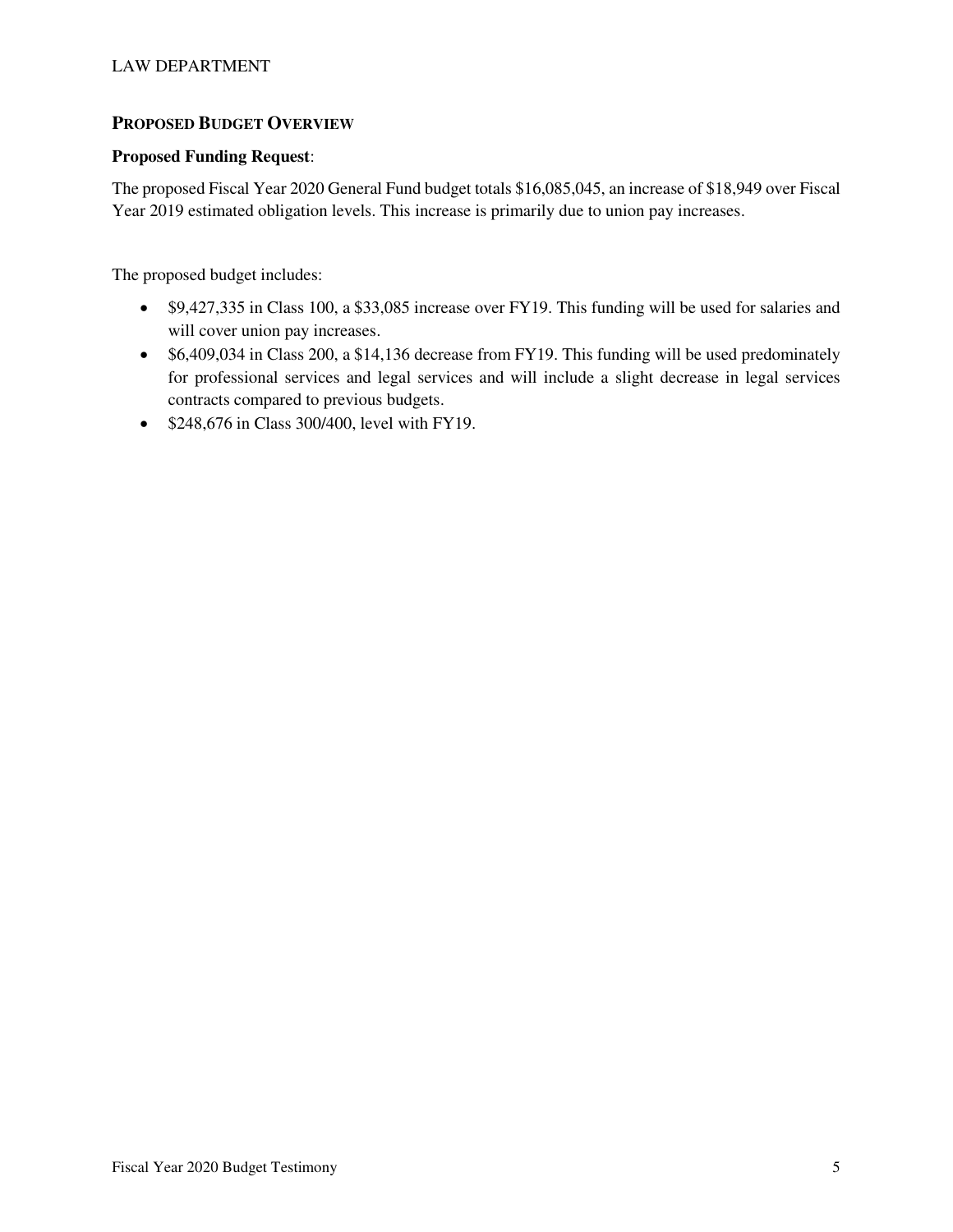## **STAFFING LEVELS**

The department is requesting 133 General Fund budgeted positions for FY20, an increase of 4 positions over FY19.

## **NEW HIRES**

| New Hires (from 7/1/2018 to 11/25/18) |                                     |         |       |         |        |        |  |  |
|---------------------------------------|-------------------------------------|---------|-------|---------|--------|--------|--|--|
|                                       | <b>Total Number</b><br>of New Hires | Spanish | Hindi | Bengali | Arabic | Korean |  |  |
| <b>Black or African American</b>      |                                     |         |       |         |        |        |  |  |
| Asian                                 |                                     |         |       |         |        |        |  |  |
| Hispanic or Latino                    |                                     |         |       |         |        |        |  |  |
| White                                 | 14                                  |         |       |         |        |        |  |  |
| Other                                 |                                     |         |       |         |        |        |  |  |
| Total                                 | 38                                  |         |       |         |        |        |  |  |

Since the increment run, the Law Department has hired 18 new employees. Of these 18 employees, 6 are Black or African American (1 of which speaks French), 1 is Asian (who speaks Mandarin), 1 is Hispanic or Latino, and 10 are White (3 of which speak Spanish and 1 of which speaks German).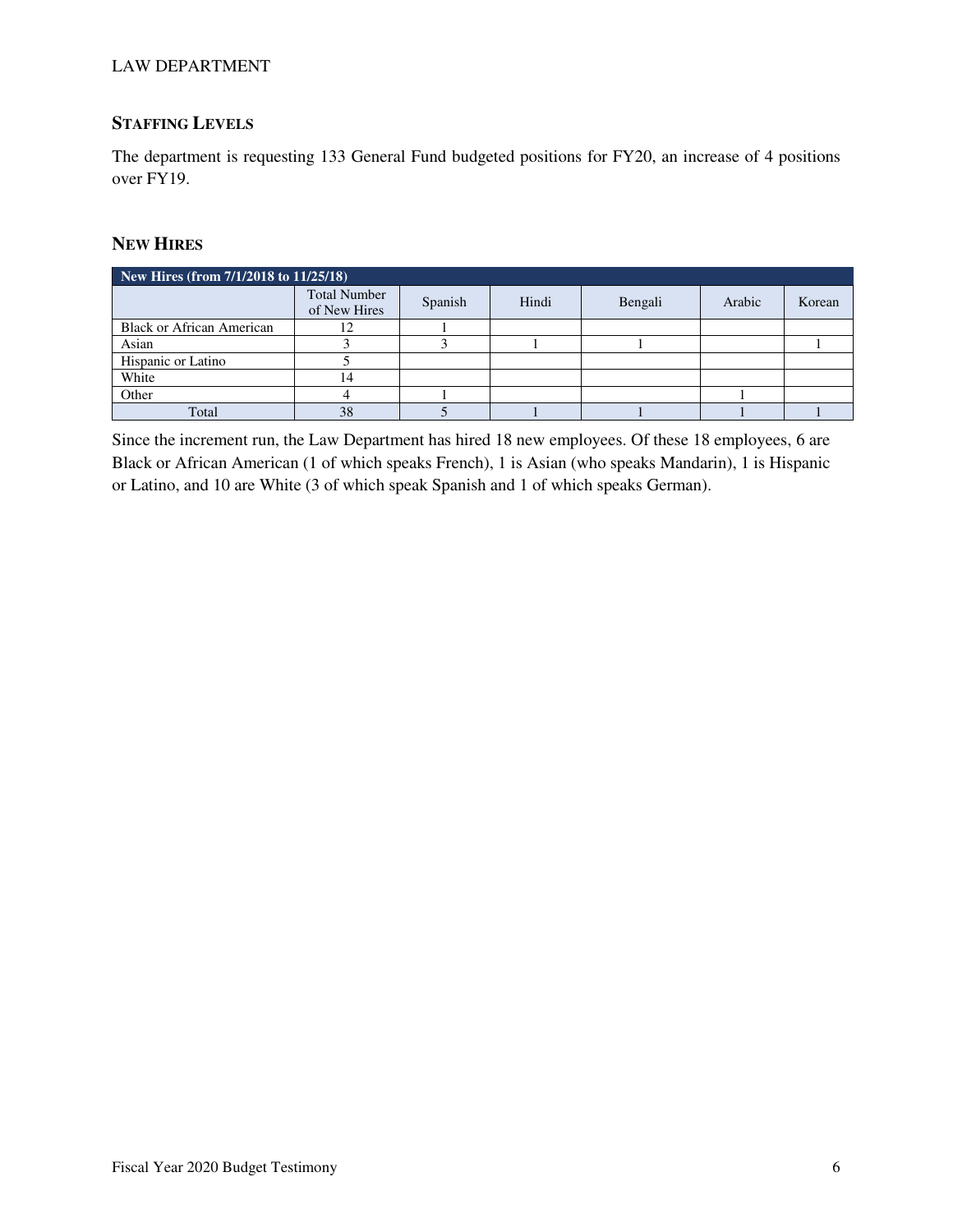## **PERFORMANCE, CHALLENGES, AND INITIATIVES**

## **EXECUTIVE AND ADMINISTRATIVE RESOURCES PROGRAM**

#### **FY20 Strategic Goals**

- Continue hiring practices to achieve a diverse, qualified workforce.
- Continue management training programming.
- Maintain minority participation on Law contracts at 37%.

| <b>FY20 Performance Measures</b>                       |             |                        |             |        |
|--------------------------------------------------------|-------------|------------------------|-------------|--------|
|                                                        | <b>FY18</b> | $\mid$ FY19 YTD $\mid$ | <b>FY19</b> | FY20   |
| Measure                                                | Actual      | $(01 + 02)$            | Target      | Target |
| $M/W/DSBE$ participation in law contracts <sup>1</sup> | $42\%$      | N/A                    | 37%         | 37%    |

<sup>1</sup>*This is an annual measure, and FY19 data will be available at year-end. Contracts are conformed throughout the year, and the rate may vary across quarters, depending on the value of contracts conformed to date.* 

# **CORPORATE AND TAX PROGRAM**

| <b>FY20 Strategic Goals</b>                                                   |             |          |             |      |  |  |  |
|-------------------------------------------------------------------------------|-------------|----------|-------------|------|--|--|--|
| Decrease median time for contracts (Law Draft) approve as to form by one day. |             |          |             |      |  |  |  |
| <b>FY20 Performance Measures</b>                                              |             |          |             |      |  |  |  |
|                                                                               | <b>FY18</b> | FY19 YTD | <b>FY19</b> | FY20 |  |  |  |
| $(01 + 02)$<br>Target<br>Target<br>Measure<br>Actual                          |             |          |             |      |  |  |  |
| Median time for contracts (Law Draft) approve as to form <sup>1</sup>         |             | N/A      |             |      |  |  |  |

<sup>1</sup> This is an annual measure, so FY19 data will be available at year-end. "Law draft" contracts are professional services contracts drafted by Law Department staff, as opposed to legal staff within other City departments. "Approval as to Form" is the step in the conformance process *where a Law Department attorney, pursuant to Section 8-200(2)(d) of the Home Rule Charter, signs off on the contract as meeting all City requirements.* 

# **LEGISLATION PROGRAM**

| <b>FY20 Strategic Goals</b>                                                                                                                                                   |             |             |             |        |  |  |  |
|-------------------------------------------------------------------------------------------------------------------------------------------------------------------------------|-------------|-------------|-------------|--------|--|--|--|
| Provide an initial response to 95% of requests that require processing under the Pennsylvania Right-to-Know<br>(RTK) Law within five business days of receipt of the request. |             |             |             |        |  |  |  |
| <b>FY20 Performance Measures</b>                                                                                                                                              |             |             |             |        |  |  |  |
|                                                                                                                                                                               | <b>FY18</b> | FY19 YTD    | <b>FY19</b> | FY20   |  |  |  |
| Measure                                                                                                                                                                       | Actual      | $(Q1 + Q2)$ | Target      | Target |  |  |  |
| Percent of PA Right-to-Know (RTK) Requests requiring processing<br>for which initial response is provided within 5 business days of                                           | 99%         | 99%         | 95%         | 95%    |  |  |  |
| receipt of request                                                                                                                                                            |             |             |             |        |  |  |  |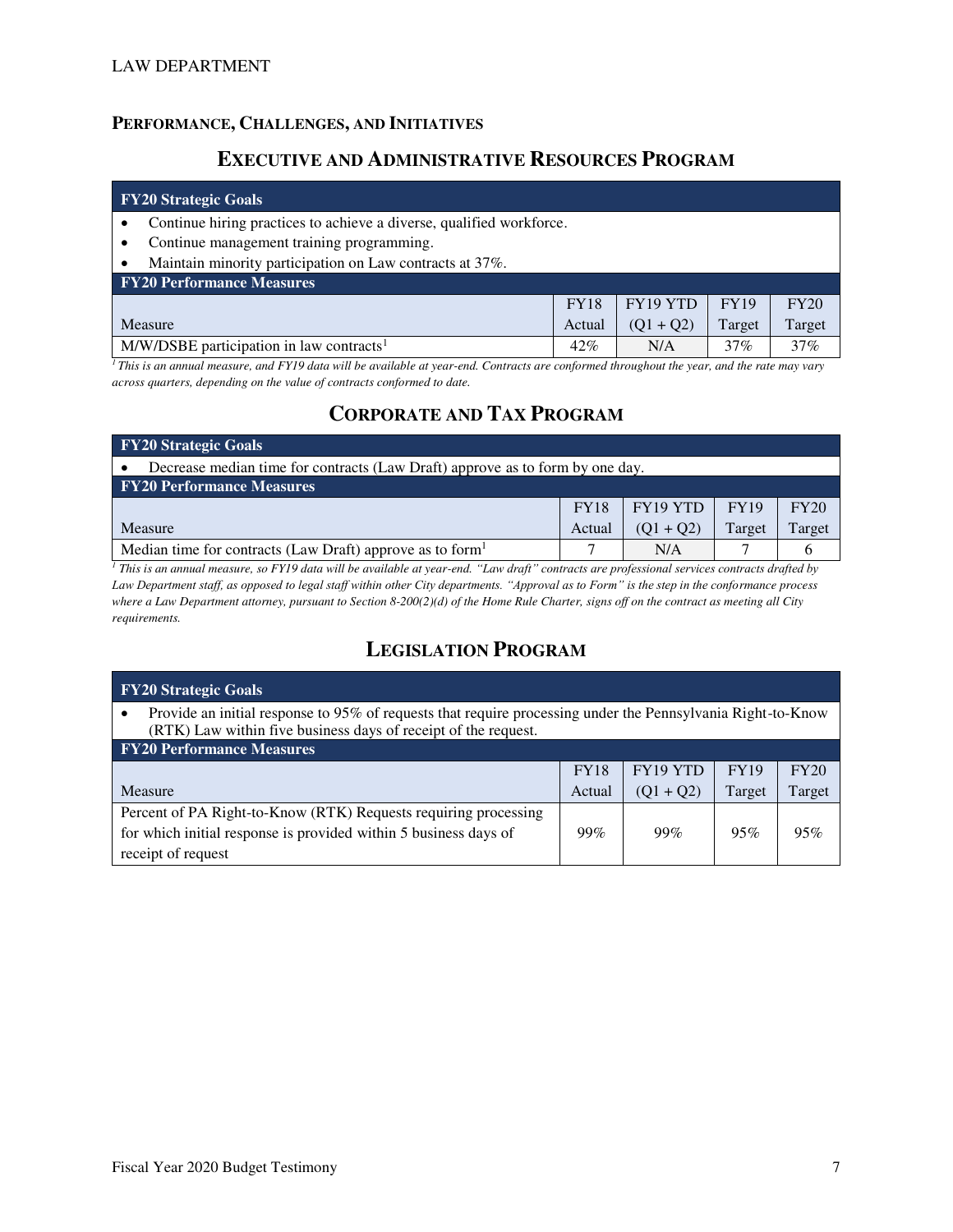# **LITIGATION PROGRAM**

| <b>FY20 Strategic Goals</b>                                                                                                                     |                     |             |             |        |  |  |  |  |  |
|-------------------------------------------------------------------------------------------------------------------------------------------------|---------------------|-------------|-------------|--------|--|--|--|--|--|
| Increase the Tort Litigation Unit's percent cost to Risk Assessment ratio.<br>Increase the number of Civil Rights Motion to Dismiss wins by 2%. |                     |             |             |        |  |  |  |  |  |
| <b>FY20 Performance Measures</b>                                                                                                                |                     |             |             |        |  |  |  |  |  |
|                                                                                                                                                 | <b>FY18</b>         | FY19 YTD    | <b>FY19</b> | FY20   |  |  |  |  |  |
| Measure                                                                                                                                         | Actual              | $(Q1 + Q2)$ | Target      | Target |  |  |  |  |  |
| Claims Percent Cost to Risk Assessment <sup>1</sup>                                                                                             | 80.70%              | N/A         | 70%         | $72\%$ |  |  |  |  |  |
| Civil Rights Motion to Dismiss Wins                                                                                                             | 57                  | 48          | 82          | 84     |  |  |  |  |  |
| Labor and Employment Motion to Dismiss Wins                                                                                                     | っ<br>10<br>21<br>10 |             |             |        |  |  |  |  |  |

*1 This is an annual measure, so FY19 data will be available at year-end. Risk assessment is the estimate of costs based on legal liability, available defenses and the claimed damages.* 

# **SOCIAL SERVICES PROGRAM**

| <b>FY20 Strategic Goals</b>                        |             |             |             |        |  |  |  |  |
|----------------------------------------------------|-------------|-------------|-------------|--------|--|--|--|--|
| Increase the number of finalizations of adoptions. |             |             |             |        |  |  |  |  |
| <b>FY20 Performance Measures</b>                   |             |             |             |        |  |  |  |  |
|                                                    | <b>FY18</b> | FY19 YTD    | <b>FY19</b> | FY20   |  |  |  |  |
| Measure                                            | Actual      | $(01 + 02)$ | Target      | Target |  |  |  |  |
| Average caseload per lawyer <sup>1</sup>           | 170         | 158         | N/A         |        |  |  |  |  |
| Child welfare: number of adoptions <sup>2</sup>    | 803         | N/A         | 805         | 810    |  |  |  |  |

*<sup>1</sup>Long-term goal is to get below 100. Law does not project targets for this measure.* 

*2 This is an annual measure, and FY19 data will be available at year-end.*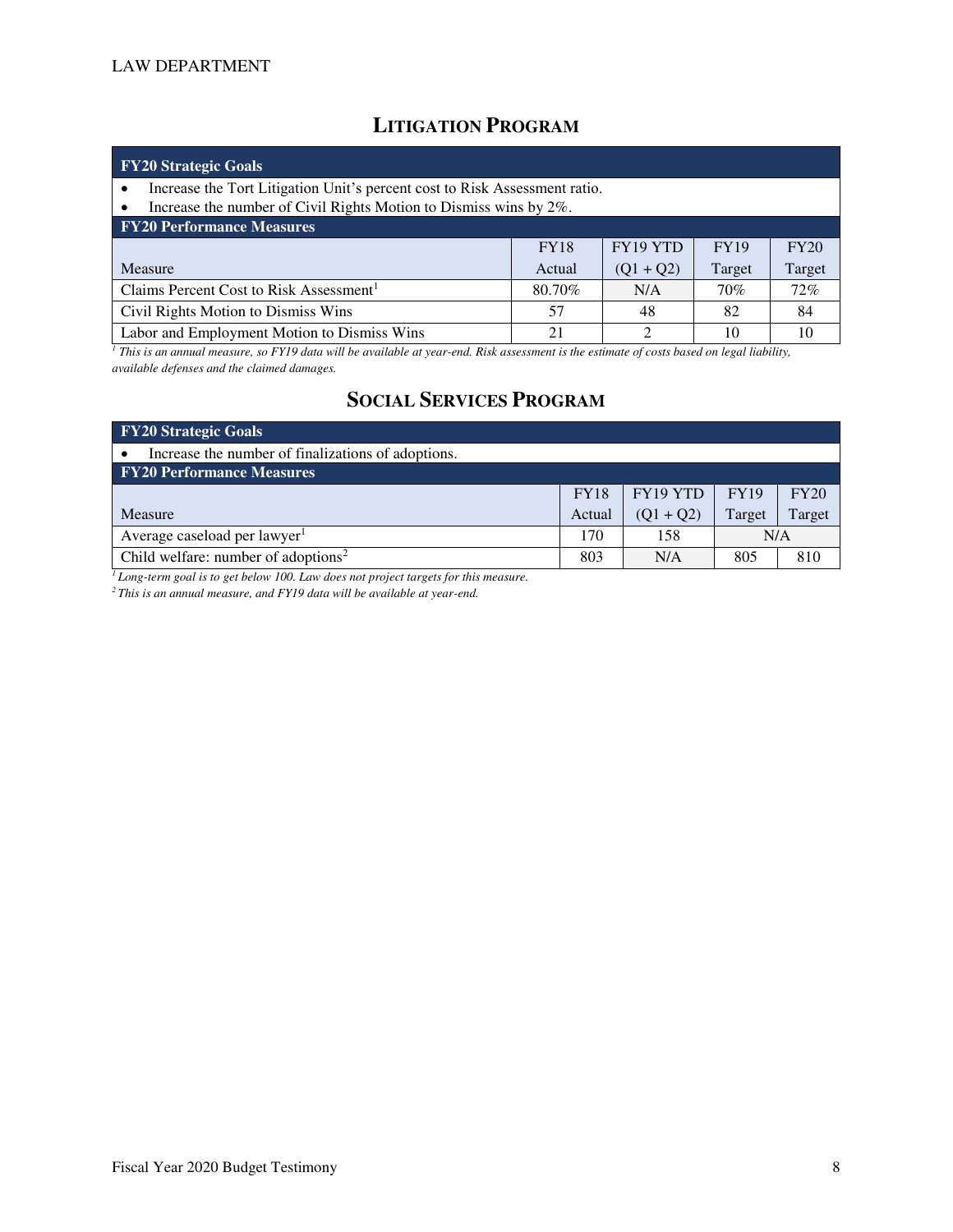## **OTHER BUDGETARY IMPACTS**

### **Federal and State (Where Applicable)**

*Welcoming Cities Litigation*: In 2017, the City filed suit to prohibit the Attorney General of the United States from imposing new and unprecedented immigration-related conditions on the federal Edward Byrne Memorial Justice Assistance Grant ("Byrne JAG"), which the City relies on to fund critical criminal justice programming and initiatives. After extensive litigation, the Courts found in favor of the City and prohibited DOJ from withholding the City's Byrne JAG 2017 award. Although this litigation is still ongoing, Law remains confident in our legal position.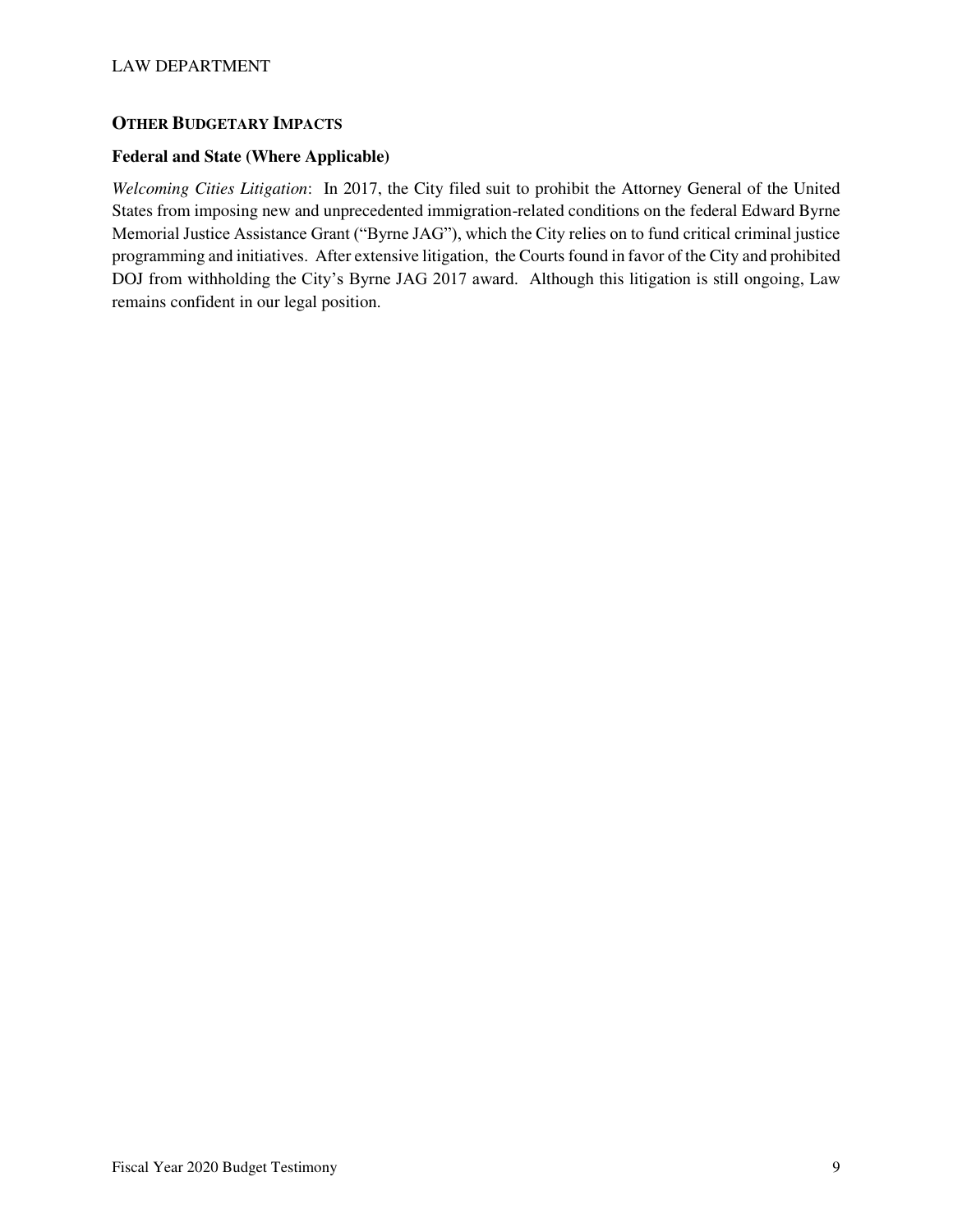## **CONTRACTING EXPERIENCE**

| M/W/DSBE Participation on Large Professional Services Contracts with For-Profit Vendors |                                                           |                                    |                             |                               |                                                   |                                                  |                                                        |                                                      |                                                                |                                                                                                                                             |                                                                                            |
|-----------------------------------------------------------------------------------------|-----------------------------------------------------------|------------------------------------|-----------------------------|-------------------------------|---------------------------------------------------|--------------------------------------------------|--------------------------------------------------------|------------------------------------------------------|----------------------------------------------------------------|---------------------------------------------------------------------------------------------------------------------------------------------|--------------------------------------------------------------------------------------------|
| Top Five Largest Contracts over \$34,000 for FY19                                       |                                                           |                                    |                             |                               |                                                   |                                                  |                                                        |                                                      |                                                                |                                                                                                                                             |                                                                                            |
| Vendor<br>Name                                                                          | <b>Brief</b><br>Descriptio<br>n of<br>Service<br>Provided | Dollar<br>Amount<br>of<br>Contract | <b>RFP</b><br>Issue<br>Date | Contract<br><b>Start Date</b> | Ranges in<br><b>RFP</b>                           | $%$ of<br>M/W/DSBE<br>Participatio<br>n Achieved | \$ Value of<br>M/W/DSBE<br>Participatio<br>$\mathbf n$ | Total %<br>Participatio<br>$n - All$<br><b>DSBEs</b> | Total \$<br>Value<br>Participatio<br>$n - All$<br><b>DSBEs</b> | Is This a<br>Local<br><b>Business</b><br>$\gamma$<br>(principal<br>place of<br>business<br>located<br>within<br>City<br>limits)<br>[yes/no] | Does the<br>Vendor<br>Have a<br>Waiver for<br>Living<br>Wage<br>Compliance<br>[yes $/$ no] |
| Archer &<br>Greiner                                                                     | Legal<br>Services                                         | \$360,00<br>$\overline{0}$         | 7/27/201<br>8               | 1/12/2019                     | MBE: 15-20<br>WBE: 10-<br>15%<br><b>DSBE: 0%</b>  | 90%<br>10%<br>$0\%$                              | \$324,000<br>\$36,000<br>\$0                           | 90%                                                  | \$324,000                                                      | yes                                                                                                                                         | no                                                                                         |
| Marshall<br>Dennehey<br>Warner<br>Coleman &<br>Goggin                                   | Legal<br>Services                                         | \$400,00<br>$\Omega$               | 7/27/201<br>8               | 12/5/2018                     | MBE: 15-20<br>WBE: 10-15<br><b>DSBE: 0%</b>       | 90%<br>10%<br>$0\%$                              | \$360,000<br>\$40,000<br>\$0                           | 100%                                                 | \$400,000                                                      | yes                                                                                                                                         | no                                                                                         |
| RCDH of<br>Pennsylvani<br>a Inc.                                                        | General<br>Consultant<br>Services                         | \$375,00<br>$\theta$               | 8/19/201<br>6               | 11/1/2016                     | MBE: 20-25%<br>WBE: 20-<br>25%<br><b>DSBE: 0%</b> | $0\%$<br>5%<br>$0\%$                             | \$0<br>\$18,750<br>\$0                                 | $5\%$                                                | \$18,750                                                       | no                                                                                                                                          | no                                                                                         |
| Sharon<br>Suleta,<br>Esquire                                                            | Legal<br>Services                                         | \$350,00<br>$\Omega$               | 10/4/201<br>6               | 12/12/201<br>6                | MBE: 10-15%<br>WBE: 10-<br>10%<br><b>DSBE: 0%</b> | $0\%$<br>100%<br>$0\%$                           | $\overline{50}$<br>\$350,000<br>$\$0$                  | 100%                                                 | \$350,000                                                      | no                                                                                                                                          | no                                                                                         |
| High Swartz,<br>LLP <sup>1</sup>                                                        | Legal<br>Services                                         | \$300,00<br>$\theta$               | 5/16/201<br>8               | 8/1/2018                      | MBE: 10-15%<br>WBE: 5-10%<br>$DSBE: 0\%$          | 10%<br>10%<br>$0\%$                              | \$30,000<br>\$30,000<br>\$0                            | 20%                                                  | \$60,000                                                       | no                                                                                                                                          | no                                                                                         |

<sup>1</sup>This contract is funded by the Airport.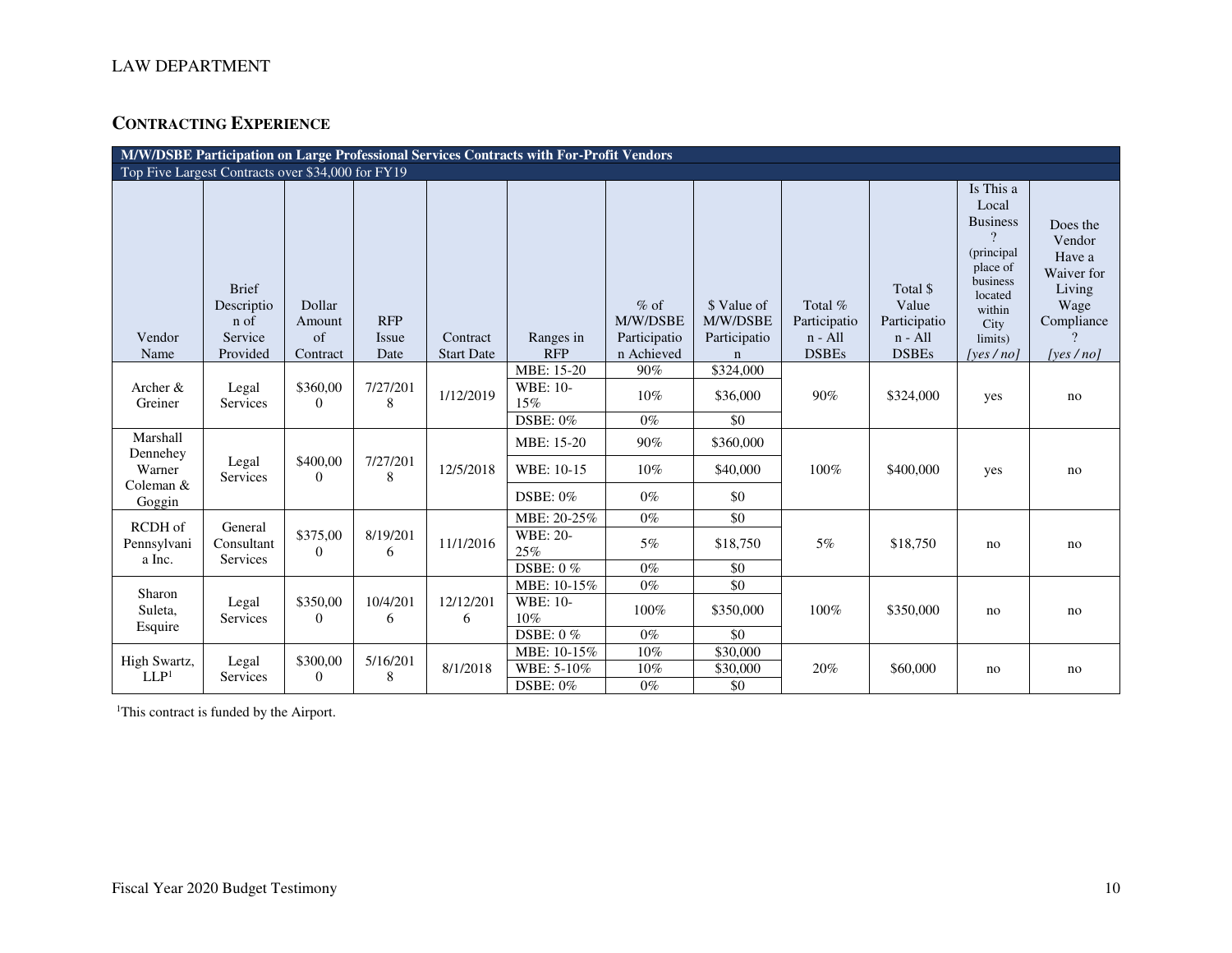# **EMPLOYEE DATA**

| <b>Staff Demographics (as of November 2018): All Law Staff</b> |                        |                  |                        |                  |                  |  |
|----------------------------------------------------------------|------------------------|------------------|------------------------|------------------|------------------|--|
|                                                                | <b>Full-Time Staff</b> |                  | <b>Executive Staff</b> |                  |                  |  |
|                                                                | Male                   | Female           |                        | Male             | Female           |  |
|                                                                | African-               | African-         |                        | African-         | African-         |  |
|                                                                | American               | American         |                        | American         | American         |  |
| Total                                                          | 12                     | 82               | Total                  | 3                | $\mathbf{1}$     |  |
| % of Total                                                     | $4\%$                  | 24%              | % of Total             | 43%              | 14%              |  |
| Average Salary                                                 | \$84,216               | \$58,487         | Average Salary         | \$162,034        | \$144,200        |  |
| <b>Median Salary</b>                                           | \$73,130               | \$51,326         | Median Salary          | \$162,034        | \$144,200        |  |
|                                                                | White                  | White            |                        | White            | White            |  |
| Total                                                          | 94                     | 95               | Total                  | 3                | 0                |  |
| % of Total                                                     | 28%                    | 28%              | % of Total             | 43%              | $0\%$            |  |
| Average Salary                                                 | \$80,501               | \$75,923         | Average Salary         | \$111,412        | N/A              |  |
| <b>Median Salary</b>                                           | \$73,645               | \$75,000         | Median Salary          | \$90,125         | N/A              |  |
|                                                                | Hispanic               | Hispanic         |                        | Hispanic         | Hispanic         |  |
| Total                                                          | 5                      | 14               | Total                  | $\Omega$         | 1                |  |
| % of Total                                                     | $1\%$                  | $4\%$            | % of Total             | $0\%$            | 14%              |  |
| Average Salary                                                 | \$64,016               | \$63,772         | Average Salary         | N/A              | \$144,200        |  |
| <b>Median Salary</b>                                           | \$67,980               | \$64,890         | <b>Median Salary</b>   | N/A              | \$144,200        |  |
|                                                                | Asian                  | Asian            | Asian                  |                  | Asian            |  |
| Total                                                          | 11                     | 12               | Total                  | $\mathbf{0}$     | $\overline{0}$   |  |
| % of Total                                                     | 3%                     | $4\%$            | % of Total             | $0\%$            | $0\%$            |  |
| Average Salary                                                 | \$67,473               | \$62,932         | Average Salary         | N/A              | $\rm N/A$        |  |
| Median Salary                                                  | \$65,920               | \$64,890         | Median Salary          | N/A              | N/A              |  |
|                                                                | Other                  | Other            |                        | Other            | Other            |  |
| Total                                                          | 7                      | $\overline{4}$   | Total                  | $\Omega$         | $\mathbf{0}$     |  |
| % of Total                                                     | 2%                     | $1\%$            | % of Total             | $0\%$            | $0\%$            |  |
| Average Salary                                                 | \$62,686               | \$66,735         | Average Salary         | N/A              | N/A              |  |
| Median Salary                                                  | \$63,860               | \$73,645         | Median Salary          | N/A              | N/A              |  |
|                                                                | <b>Bilingual</b>       | <b>Bilingual</b> |                        | <b>Bilingual</b> | <b>Bilingual</b> |  |
| Total                                                          | 15                     | 12               | Total                  | $\boldsymbol{0}$ | $\mathbf{1}$     |  |
| % of Total                                                     | $4\%$                  | $4\%$            | % of Total             | $0\%$            | 14%              |  |
| Average Salary                                                 | \$87,350               | \$73,931         | Average Salary         | N/A              | \$144,200        |  |
| Median Salary                                                  | \$67,980               | \$66,950         | Median Salary          | N/A              | \$144,200        |  |
|                                                                | Male                   | Female           |                        | Male             | Female           |  |
| Total                                                          | 129                    | 207              | Total                  | 5                | $\overline{c}$   |  |
| % of Total                                                     | 38%                    | 62%              | % of Total             | 71%              | 29%              |  |
| Average Salary                                                 | \$78,130               | \$67,264         | Average Salary         | \$131,660        | \$144,200        |  |
| Median Salary                                                  | \$72,100               | \$65,920         | Median Salary          | \$144,200        | \$144,200        |  |

Law has one non-binary White exempt employee.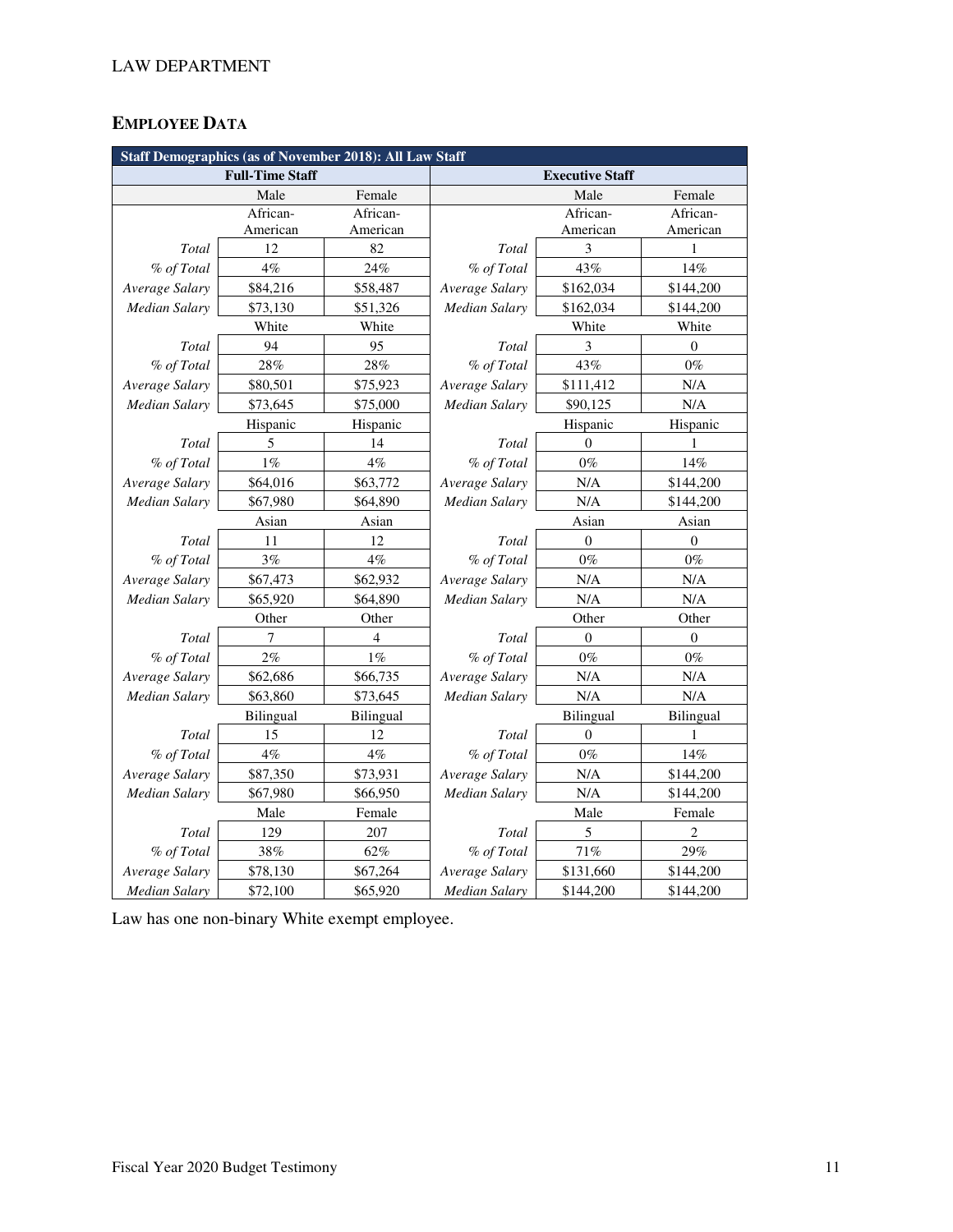| Staff Demographics (as of November 2018): All Funds, Law Department |           |                |                      |                  |                  |  |  |
|---------------------------------------------------------------------|-----------|----------------|----------------------|------------------|------------------|--|--|
| <b>Executive Staff</b><br><b>Full-Time Staff</b>                    |           |                |                      |                  |                  |  |  |
|                                                                     | Male      | Female         |                      | Male             | Female           |  |  |
|                                                                     | African-  | African-       |                      | African-         | African-         |  |  |
|                                                                     | American  | American       |                      | American         | American         |  |  |
| Total                                                               | 6         | 47             | Total                | 1                | 1                |  |  |
| % of Total                                                          | 3%        | 27%            | % of Total           | 17%              | 17%              |  |  |
| Average Salary                                                      | \$87,281  | \$54,102       | Average Salary       | \$179,867        | \$144,200        |  |  |
| Median Salary                                                       | \$66,950  | \$44,072       | <b>Median Salary</b> | \$179,867        | \$144,200        |  |  |
|                                                                     | White     | White          |                      | White            | White            |  |  |
| Total                                                               | 52        | 43             | Total                | 3                | $\overline{0}$   |  |  |
| % of Total                                                          | 30%       | 25%            | % of Total           | 50%              | $0\%$            |  |  |
| Average Salary                                                      | \$88,620  | \$80,016       | Average Salary       | \$111,412        | N/A              |  |  |
| <b>Median Salary</b>                                                | \$84,460  | \$78,280       | Median Salary        | \$90,125         | N/A              |  |  |
|                                                                     | Hispanic  | Hispanic       |                      | Hispanic         | Hispanic         |  |  |
| Total                                                               | 3         | $\overline{4}$ | Total                | $\mathbf{0}$     | 1                |  |  |
| % of Total                                                          | 2%        | 2%             | % of Total           | $0\%$            | 17%              |  |  |
| Average Salary                                                      | \$69,353  | \$85,794       | Average Salary       | N/A              | \$144,200        |  |  |
| <b>Median Salary</b>                                                | \$67,980  | \$68,589       | Median Salary        | N/A              | \$144,200        |  |  |
|                                                                     | Asian     | Asian          | Asian                |                  | Asian            |  |  |
| Total                                                               | 4         | $\sqrt{5}$     | Total                | $\boldsymbol{0}$ | $\boldsymbol{0}$ |  |  |
| % of Total                                                          | 2%        | 3%             | % of Total           | $0\%$            | $0\%$            |  |  |
| Average Salary                                                      | \$60,851  | \$63,949       | Average Salary       | N/A              | N/A              |  |  |
| Median Salary                                                       | \$64,890  | \$61,800       | Median Salary        | N/A              | N/A              |  |  |
|                                                                     | Other     | Other          |                      | Other            | Other            |  |  |
| Total                                                               | 6         | $\overline{2}$ | Total                | $\mathbf{0}$     | $\mathbf{0}$     |  |  |
| % of Total                                                          | 3%        | $1\%$          | % of Total           | $0\%$            | $0\%$            |  |  |
| Average Salary                                                      | \$62,491  | \$79,134       | Average Salary       | N/A              | N/A              |  |  |
| <b>Median Salary</b>                                                | \$64,890  | \$79,134       | Median Salary        | N/A              | N/A              |  |  |
|                                                                     | Bilingual | Bilingual      |                      | <b>Bilingual</b> | Bilingual        |  |  |
| Total                                                               | 8         | 7              | Total                | $\mathbf{0}$     | 1                |  |  |
| % of Total                                                          | 5%        | 4%             | % of Total           | $0\%$            | 17%              |  |  |
| Average Salary                                                      | \$97,471  | \$75,932       | Average Salary       | N/A              | \$144,200        |  |  |
| <b>Median Salary</b>                                                | \$98,365  | \$67,980       | Median Salary<br>N/A |                  | \$144,200        |  |  |
|                                                                     | Male      | Female         |                      | Male             | Female           |  |  |
| Total                                                               | 71        | 101            | Total                | $\overline{4}$   | $\overline{c}$   |  |  |
| % of Total                                                          | 41%       | 59%            | % of Total           | 67%              | 33%              |  |  |
| Average Salary                                                      | \$83,920  | \$67,373       | Average Salary       | \$128,526        | \$144,200        |  |  |
| <b>Median Salary</b>                                                | \$75,190  | \$63,860       | <b>Median Salary</b> | \$122,313        | \$144,200        |  |  |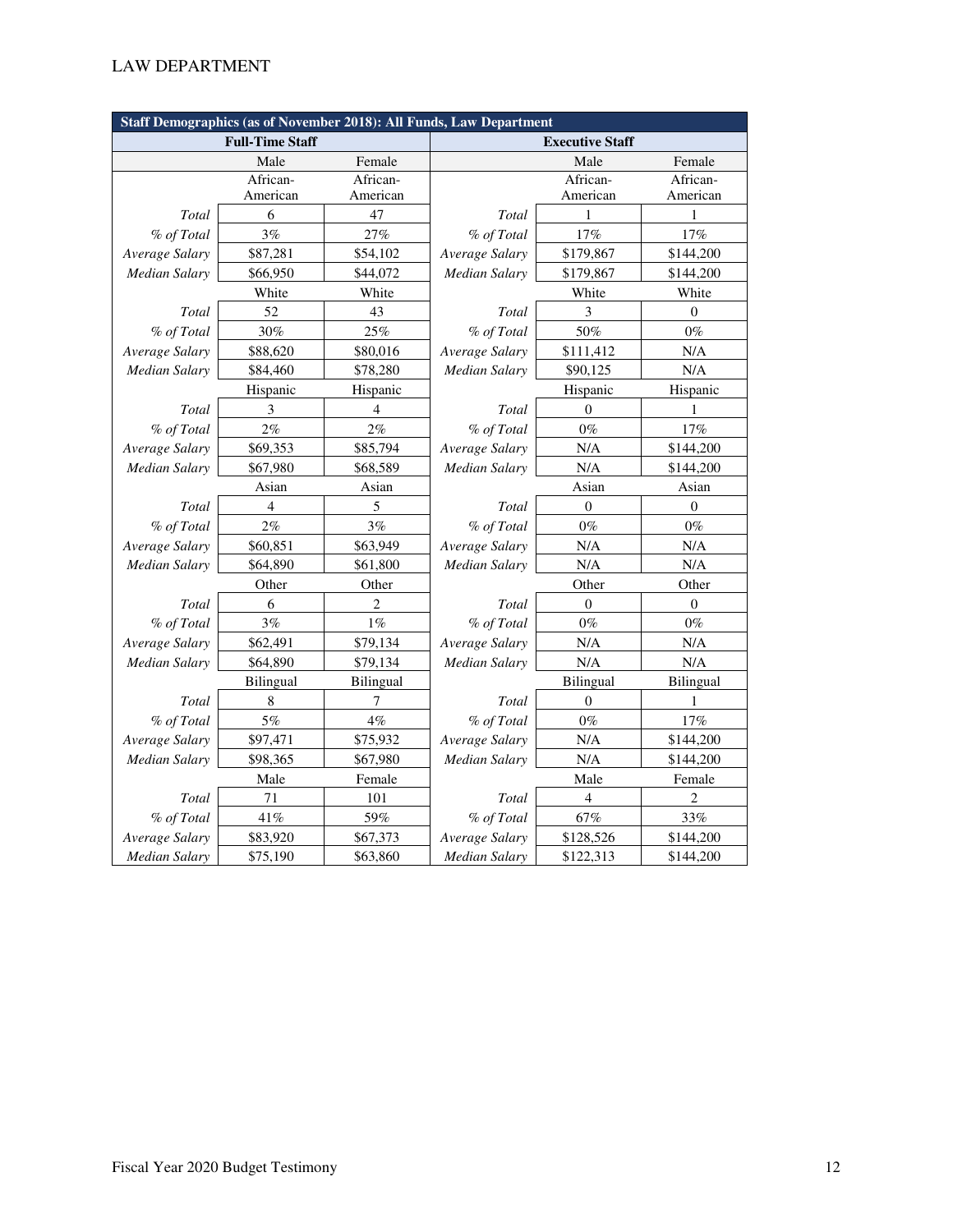| <b>Staff Demographics (as of November 2018): General Fund</b> |                        |                  |                        |                  |                  |  |  |
|---------------------------------------------------------------|------------------------|------------------|------------------------|------------------|------------------|--|--|
|                                                               | <b>Full-Time Staff</b> |                  | <b>Executive Staff</b> |                  |                  |  |  |
|                                                               | Male                   | Female           |                        | Male             | Female           |  |  |
|                                                               | African-               | African-         |                        | African-         | African-         |  |  |
|                                                               | American               | American         |                        | American         | American         |  |  |
| Total                                                         | 6                      | 30               | Total                  | 1                | $\boldsymbol{0}$ |  |  |
| % of Total                                                    | 5%                     | 25%              | % of Total             | 25%              | $0\%$            |  |  |
| Average Salary                                                | \$87,281               | \$47,425         | Average Salary         | \$179,867        | N/A              |  |  |
| <b>Median Salary</b>                                          | \$66,950               | \$42,668         | Median Salary          | \$179,867        | N/A              |  |  |
|                                                               | White                  | White            |                        | White            | White            |  |  |
| Total                                                         | 34                     | 28               | Total                  | 3                | $\boldsymbol{0}$ |  |  |
| % of Total                                                    | 29%                    | 24%              | % of Total             | 75%              | $0\%$            |  |  |
| Average Salary                                                | \$87,386               | \$80,159         | Average Salary         | \$111,412        | N/A              |  |  |
| Median Salary                                                 | \$78,280               | \$78,280         | Median Salary          | \$90,125         | N/A              |  |  |
|                                                               | Hispanic               | Hispanic         |                        | Hispanic         | Hispanic         |  |  |
| Total                                                         | 3                      | 3                | Total                  | $\Omega$         | $\Omega$         |  |  |
| % of Total                                                    | $3\%$                  | 3%               | % of Total             | $0\%$            | $0\%$            |  |  |
| Average Salary                                                | \$69,353               | \$66,326         | Average Salary         | N/A              | N/A              |  |  |
| <b>Median Salary</b>                                          | \$67,980               | \$67,137         | Median Salary          | N/A              | N/A              |  |  |
|                                                               | Asian                  | Asian            | Asian                  |                  | Asian            |  |  |
| Total                                                         | $\overline{4}$         | 4                | Total                  | $\boldsymbol{0}$ | $\boldsymbol{0}$ |  |  |
| % of Total                                                    | 3%                     | 3%               | % of Total             | $0\%$            | $0\%$            |  |  |
| Average Salary                                                | \$60,851               | \$58,822         | Average Salary         | N/A              | N/A              |  |  |
| <b>Median Salary</b>                                          | \$64,890               | \$50,632         | <b>Median Salary</b>   | N/A              | N/A              |  |  |
|                                                               | Other                  | Other            |                        | Other            | Other            |  |  |
| Total                                                         | 5                      | 1                | Total                  | $\mathbf{0}$     | $\mathbf{0}$     |  |  |
| % of Total                                                    | $4\%$                  | $1\%$            | % of Total             | $0\%$            | $0\%$            |  |  |
| Average Salary                                                | \$55,629               | \$86,168         | Average Salary         | N/A              | N/A              |  |  |
| Median Salary                                                 | \$63,860               | \$86,168         | Median Salary          | N/A              | N/A              |  |  |
|                                                               | Bilingual              | <b>Bilingual</b> |                        | <b>Bilingual</b> | <b>Bilingual</b> |  |  |
| Total                                                         | 7                      | 4                | <b>Total</b>           | $\theta$         | $\overline{0}$   |  |  |
| % of Total                                                    | 6%                     | 3%               | % of Total             | $0\%$            | $0\%$            |  |  |
| Average Salary                                                | \$91,531               | \$65,951         | Average Salary         | \$0              | N/A              |  |  |
| <b>Median Salary</b>                                          | \$67,980               | \$66,950         | Median Salary          | \$0              | N/A              |  |  |
|                                                               | Male                   | Female           |                        | Male             | Female           |  |  |
| Total                                                         | 52                     | 66               | Total                  | 4                | $\overline{0}$   |  |  |
| % of Total                                                    | 44%                    | 56%              | % of Total             | $100\%$          | $0\%$            |  |  |
| Average Salary                                                | \$81,239               | \$63,449         | Average Salary         | \$128,526        | N/A              |  |  |
| <b>Median Salary</b>                                          | \$72,100               | \$61,800         | Median Salary          | \$122,313        | N/A              |  |  |